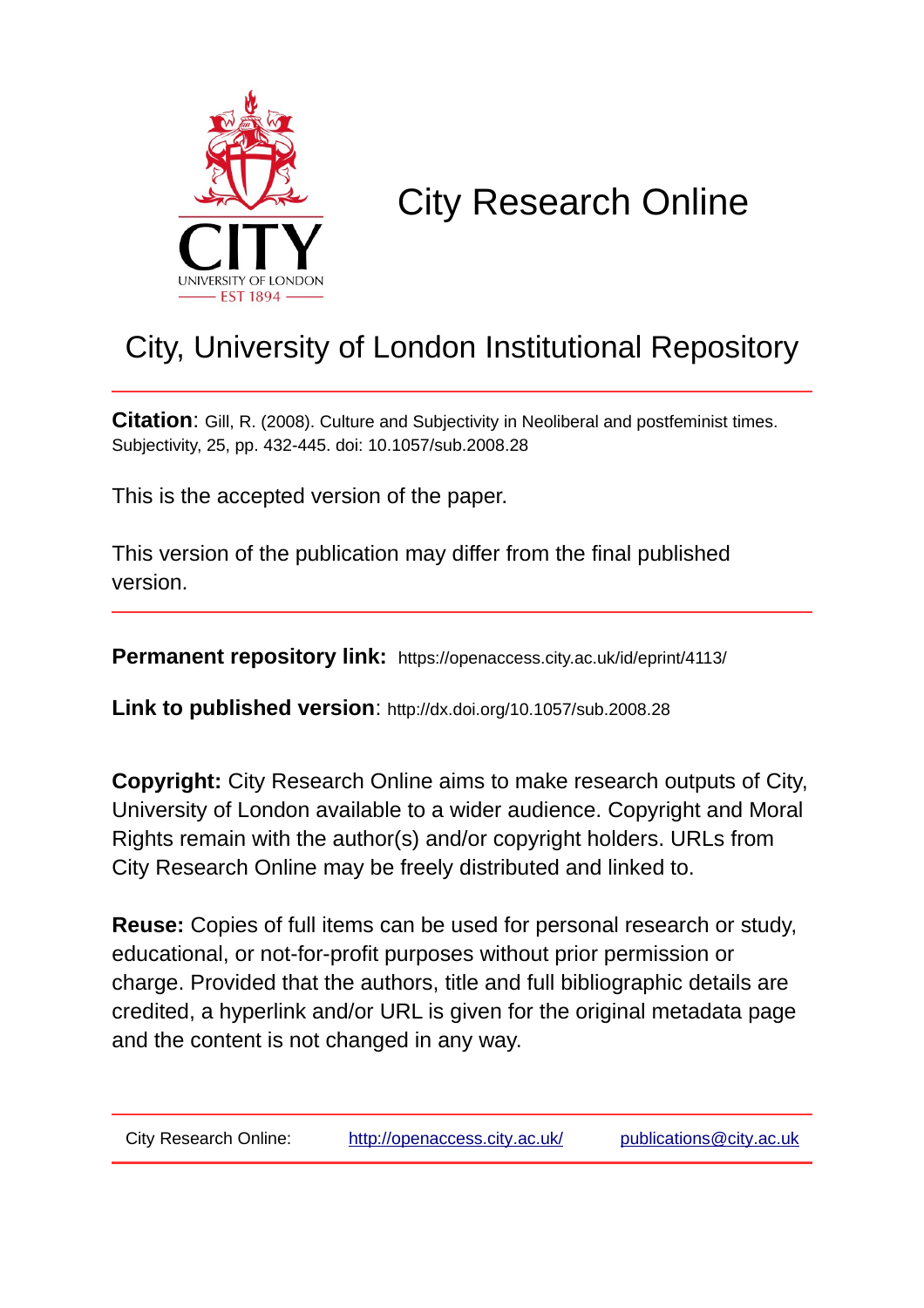### **Culture and subjectivity in neoliberal and postfeminist times Rosalind Gill**

My aim in this paper is to think through a number of issues concerning the relationship between culture and subjectivity. It seems to me that exploring the relationship of changing forms of political organisation, social relations and cultural practices to changing modes and experiences of subjecthood and subjectivity are among the most important and urgent tasks for critical intellectual work. These questions go to the heart of understanding power, ideology and agency and they require research that is interdisciplinary, psychosocial and intersectional. My particular focus in this short article is on the interrelations between changing representational practices in visual culture and changing subjectivity/ies. I argue that neoliberalism and postfeminism are central to understanding contemporary media culture, and I put the case for research which does not retreat from exploring how these broader social/political/economic/cultural discourses and formations may relate to subjectivity.

#### *Bringing subjectivity back in*

Current scholarship on culture and subjectivity is marked by a stark imbalance. On one hand there exists a well-developed intellectual apparatus for analysing representations and cultural forms, particularly those which are visual and/or textual. We have a whole array of sophisticated languages and conceptual tools available to us for minutely dissecting and examining cultural representations or discourses -- from semiotics to deconstruction to discursive analysis. Yet it seems to me that the other side of the relationship -- the focus on subjectivity -- is relatively underexplored, with the exception of a few ground-breaking and important studies ( e.g.(Bhabha, 1994; Blackman & Walkerdine, 1996; V Walkerdine, 1997; Valerie Walkerdine, Lucey, & Melody, 2001) and a small body of work in postcolonial studies (eg (Bhabha, 1994; Bhaskaran, 2004) There is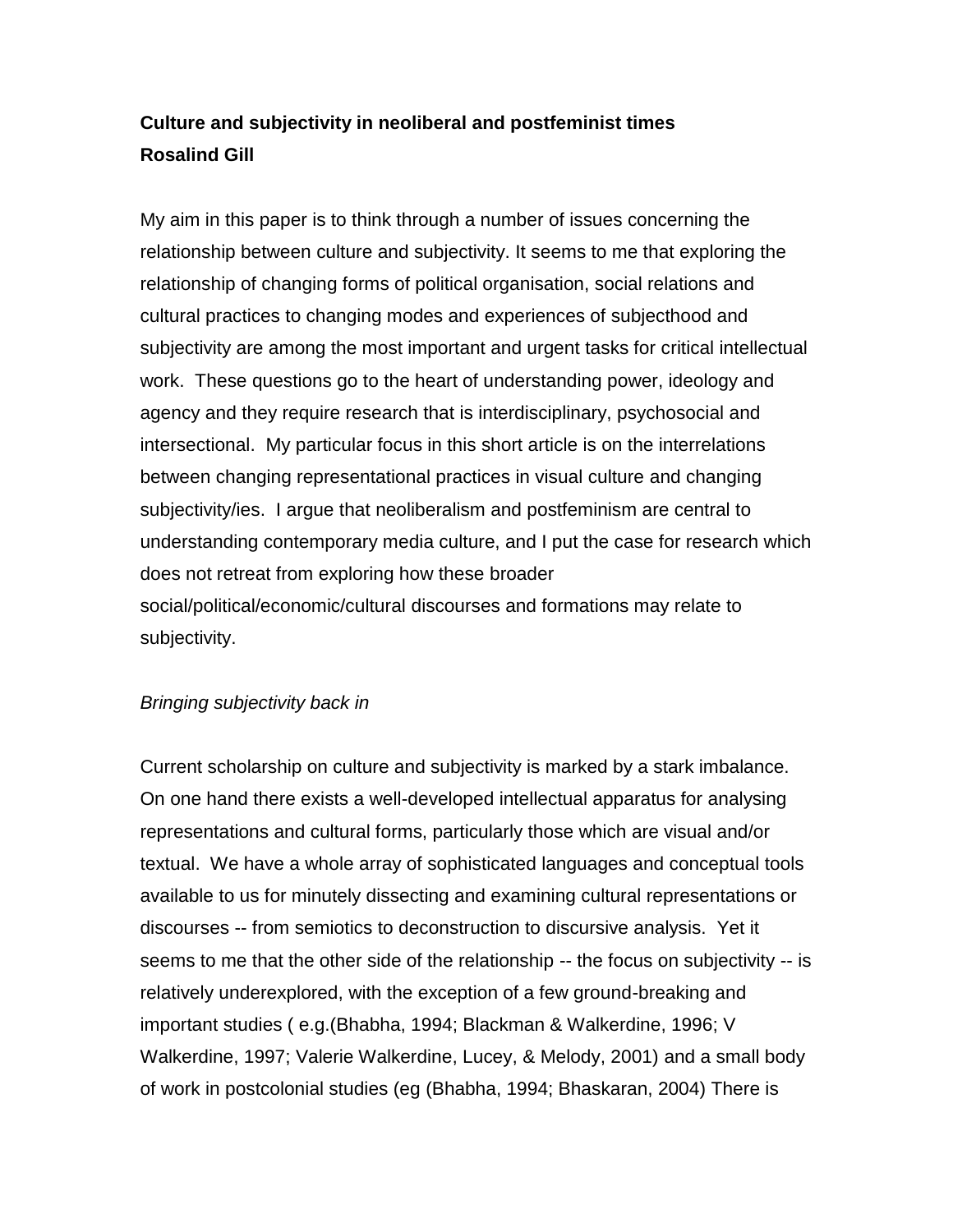very little understanding of how culture relates to subjectivity, identity or lived embodied experiences of selfhood. We know almost nothing about how the social or cultural 'gets inside', and transforms and reshapes our relationships to ourselves and others. Indeed, even the language seems blunt and impoverished: do we even need a notion of 'inside'? Is subjectivity the same thing as interiority? How can we think subjectivity in ways that are not simply intra-psychic, that do not abandon the social, political, cultural? How to develop an understanding of power that does not reduce it to a single cause, be it economics, politics or the psyche?

Until recently, thinking through this relationship was at the heart of critical work. In Marxist-influenced scholarship it was framed as a question about ideology. This asked -- as Peter Golding and Graham Murdoch(Murdock & Golding, 1977) famously put it -- how it is that the gross injustices and inequalities of contemporary capitalism come to be understood as natural, inevitable and - crucially – as legitimate by those who benefit least from them. To answer this they turned to the media to explore its role in promulgating ideologies that served to sustain and justify relations of domination. Foucaultian-inspired research on discipline and regulation, asked not dissimilar questions -- especially that of feminist researchers. Sandra Lee Bartky(Bartky, 1990) and Susan Bordo(Bordo, 1993) are among the scholars responsible for an important body of research concerned with feminine subjectivity and new modes of disciplinary power. Moreover in feminist social psychological research too there has been a longstanding interest in questions about the relationship between culture and subjectivity, which has found expression in a body of work concerned with the connection between women's relentless bombardment by idealised images of female beauty and a raft of 'psychological' problems concerning body image and self-esteem (Grogan, 1999; Wykes & Gunter, 2005).

#### *The retreat from cultural influence*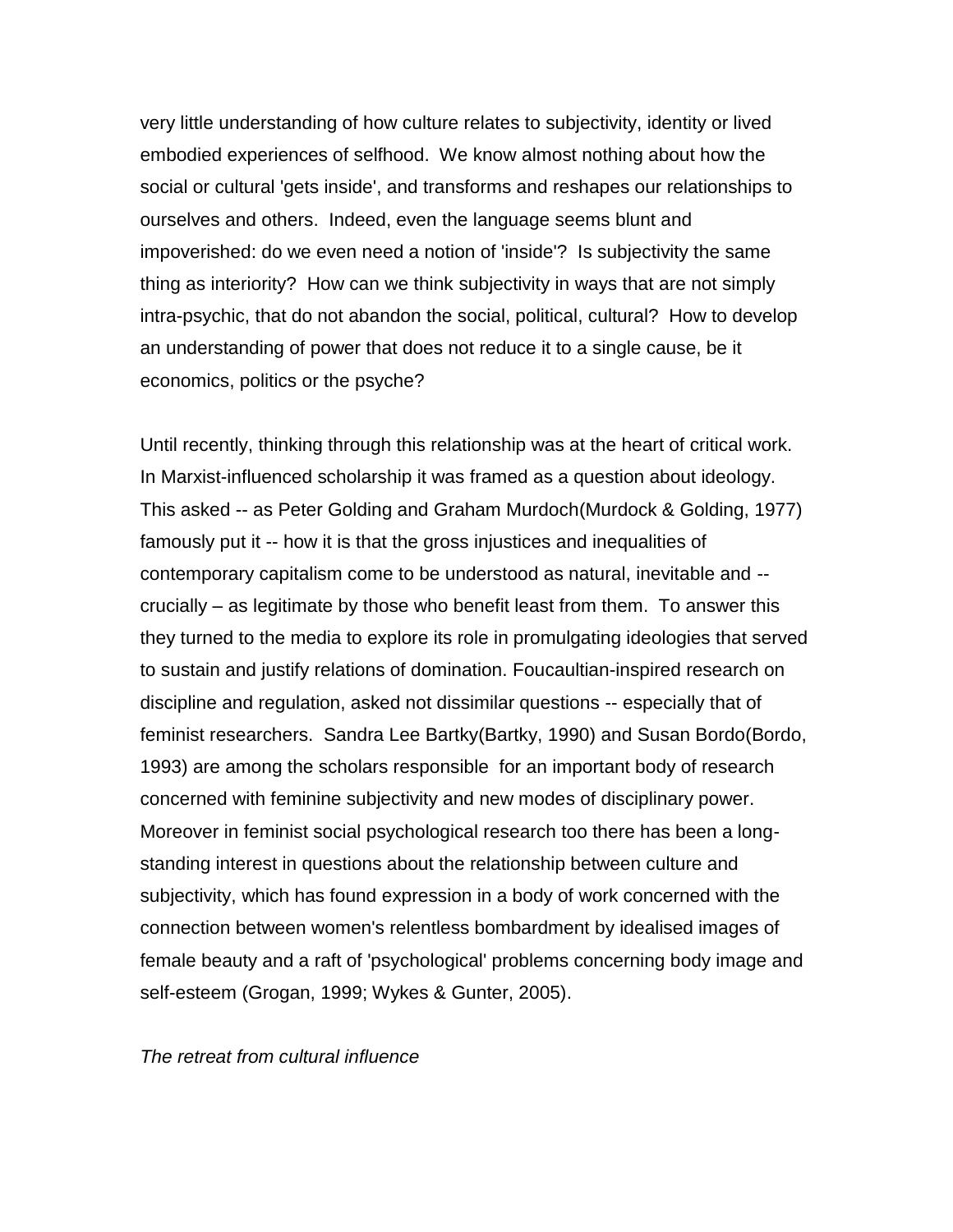But in recent years there has been a significant move away from these kinds of research agendas by a variety of critical scholars. Serious analytical and poltical misgivings about their conceptions of the subject and of influence, alongside the difficulties of actually specifying the processes through which culture and subjectivity are interrelated has led to a retreat from this kind of research agenda and a growing hostility to it. Indeed in 2000 the UK Labour government's 'Body Image Summit', set up to explore the connection between magazine images of ultra thin models and the growing prevalence of eating disorders among young women, was (to a large extent) derided by critical intellectuals for its simplistic understanding both of media influence and of eating disorders, which, as one critic noted, were effectively recast as cultural 'reading disorders' . Some scholars publicly distanced themselves from this agenda with a move to 'new' topics (e.g. food production), framed in terms of materiality rather than culture (e.g. Probyn 2007).

I have considerable sympathy with this critique -- particularly of social psychological 'effects' research with its hypodermic understandings of cultural influence. There is clearly no simple one-to-one relationship between viewing images of very thin models and developing anorexia. But in rejecting this simplistic hypothesis is it necessary to abandon the terrain of 'culture' altogether? Do critical scholars today really have nothing to say about the way in which a cultural habitat of images may discipline, regulate and shape subjectivities -- as well as about the resistances to this that may be possible? Do we really believe – for example - that the shamefully low conviction rates for rape have nothing to do with cultural representations and myths of male and female sexuality? Can we seriously suggest that there is no relationship between a profoundly gerontophobic media, and current fears and anxieties around ageing? Do the forms of racism and abuse experienced by asylum seekers really have no connection to popular newspaper constructions? None of these phenomena can be explained solely in relation to 'culture' – and such reductionist thinking would be unhelpful – but does that mean that culture has no effectivity at all?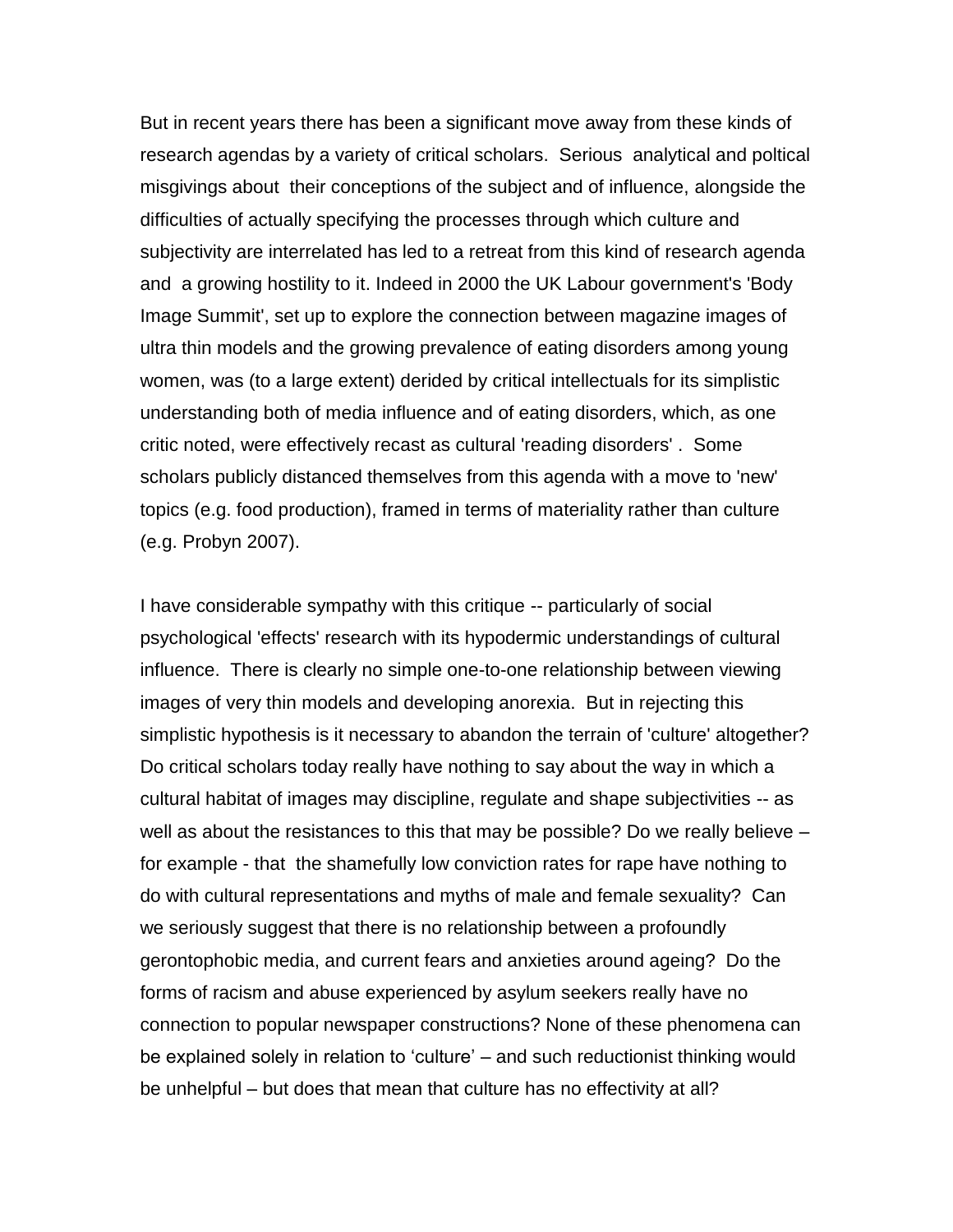I am concerned that we are in danger of throwing the proverbial baby out with the bathwater, and inadvertently falling back on a curiously a-social concept of subjectivity. A paradoxical aspect of the current 'critical' writing on this topic is that it reduces culture to a mere epiphenomenon, rather than seeing it as a collection of material practices which can and do have real, material effects. Representations matter, I want to contend, and their relationship to subjectivity is too important for critical scholars to ignore -- thus leaving it to the individualistic effects paradigm.

#### *Choice, agency and the new autonomous subject*

Underlying the move away from attempts to 'think' this relationship there is, it seems to me, a far more profound shift going on: a shift in nothing short of the way in which the subject is conceived. This shift regards Marxist, Foucaultian and some feminist work as too totalising in their accounts of social relations, and as producing a patronising and politically offensive model of the subject as (variously) victim of 'false consciousness', governed 'docile subject'or 'cultural dope'. Against this, a new body of work accords significantly greater autonomy and agency to subjects. I see evidence of this shift in the widespread take-up of Deleuzian ideas in social theory, and the theoretical space they make for 'lines of flight'. It is present also in a new generation of feminist writing, particularly that concerned with sex work, which emphasises autonomy and choice and rejects the 'old' vocabulary of 'victimhood' or 'trafficking' (eg (Agustin, 2007). I have encountered it too in writing about young people and the media.

A recent article by Duits & van Zoonen is in many ways typical of this latter trend. It examined the moral panics in Dutch society occasioned by two articles of clothing -- the Islamic headscarf and the 'hypersexualised' (their term) g string. Duits and van Zoonen assert that public reaction to these garments denies girls and young women 'their agency and autonomy', and they argue that the proper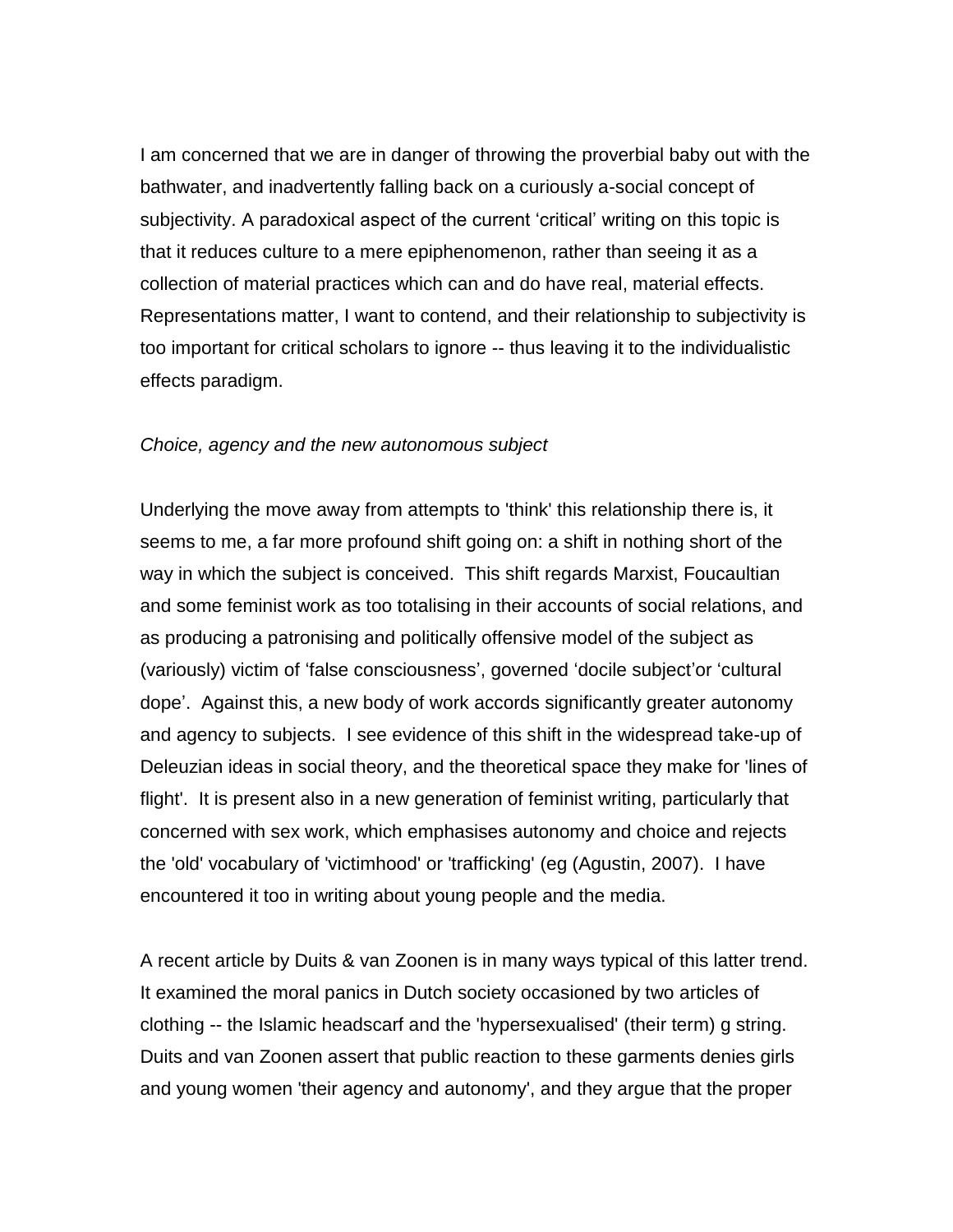response from feminists and other critical intellectuals is that all girls' sartorial decisions should be understood as autonomous choices. Such a position, they argue, is respectful of girls own agency.

Their call for empirical research which listens to and respects young women's voices is clearly important. But I am sceptical of the terms 'agency', 'autonomy' and 'choice' that are mobilised so frequently in their argument. To what extent do these terms offer analytical purchase on the complex lived experience of girls and young women's lives in postfeminist, neoliberal societies? Moreover, what kind of feminist politics follows from a position in which all behaviour (even following fashion) is understood within discourse or free choice and autonomy? The girls in Duits & van Zoonen's argument seem strangely socially and culturally dislocated. They neither seem to operate in a world in which there are authoritarian parents or teachers or in which organised religion or fashion exert any influence. Indeed, in the desire to 'respect' girls 'choices' any notion of cultural influence seems to have been evacuated entirely. Yet how can we account for the dominance of a fashion item such as a g-string without any reference to culture? Why the emphasis on young women pleasing themselves when the look that they achieve -- or seek to achieve -- is so similar? More fundamentally I wonder what has happened to social theory when simply acknowledging cultural influence is seen as somehow disrespectful, and when being influenced is regarded as shameful rather than ordinary and inevitable? Conversely, why are autonomous choices so fetishised? As Tania Modleski (Modleski, 1991)has written in a broader context:

'It seemed important at one historical moment to emphasise the way "the people" resist mass culture's manipulation. Today, we are in danger of forgetting the crucial fact that like the rest of the world even the cultural analyst may sometimes be a "cultural dupe " -- which is, after all, only an ugly way of saying that we exist inside ideology, that we are all victims,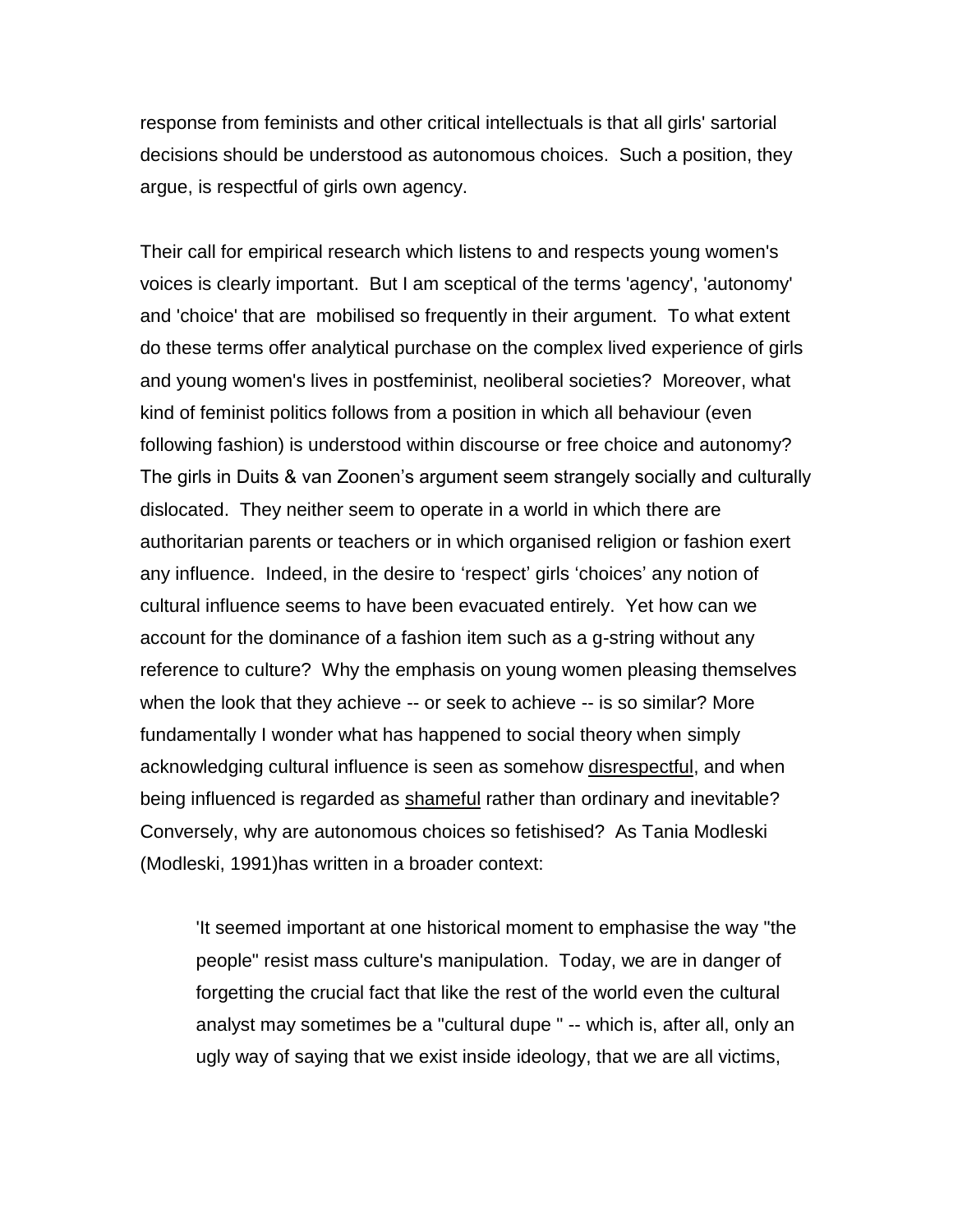down to the very depths of our psyches, of political and cultural domination.' (Modleski 1991: 45)

Twenty years ago Judith Williamson(Williamson, 1986) wrote a searing critique of the tendency of 'critical' media scholars to move away from critique towards a search for 'strands of resistance' in everything they saw or read: 'It used to be an act of daring on the left to claim enjoyment of *Dallas*, disco dancing or any other piece of mass popular culture. Now it seems to require equal daring to suggest that such activities, while certainly enjoyable, are not radical' (1986:14). Williamson argued that the search for resistance was a response to melancholia about the apparent disappearance of radical political activism; in this sense finding 'subversion' in popular culture offered a comfort or compensation against it's absence on the streets or in traditional sites of resistance. How useful might such an analysis be today, I wonder? Is the theoretical shift towards revaluing, sometimes celebrating, agency a similar 'compensatory' move? Perhaps we require a political economy of theory to help us understand this re-valorisation of the autonomous subject at this particular moment?

Yet one of the problems with this focus on autonomous choices is that it remains complicit with, rather than critical of, postfeminist and neoliberal discourses that see individuals as entrepreneurial actors who are rational, calculating and selfregulating. The neoliberal subject is required to bear full responsibility for their life biography no matter how severe the constraints upon their action (Walkerdine, Melody & Lucey, 2001). Just as neoliberalism requires individuals to narrate their life story as if it were the outcome of deliberative choices so too does some contemporary writing depict young women as unconstrained and freely choosing. In this sense, the analysis seems trapped within the very neoliberal paradigm that requires our trenchant critique. Moreover, analytically, it simply sidesteps all the difficult and complex questions about the relationship between culture and subjectivity – how it is, for example, that socially constructed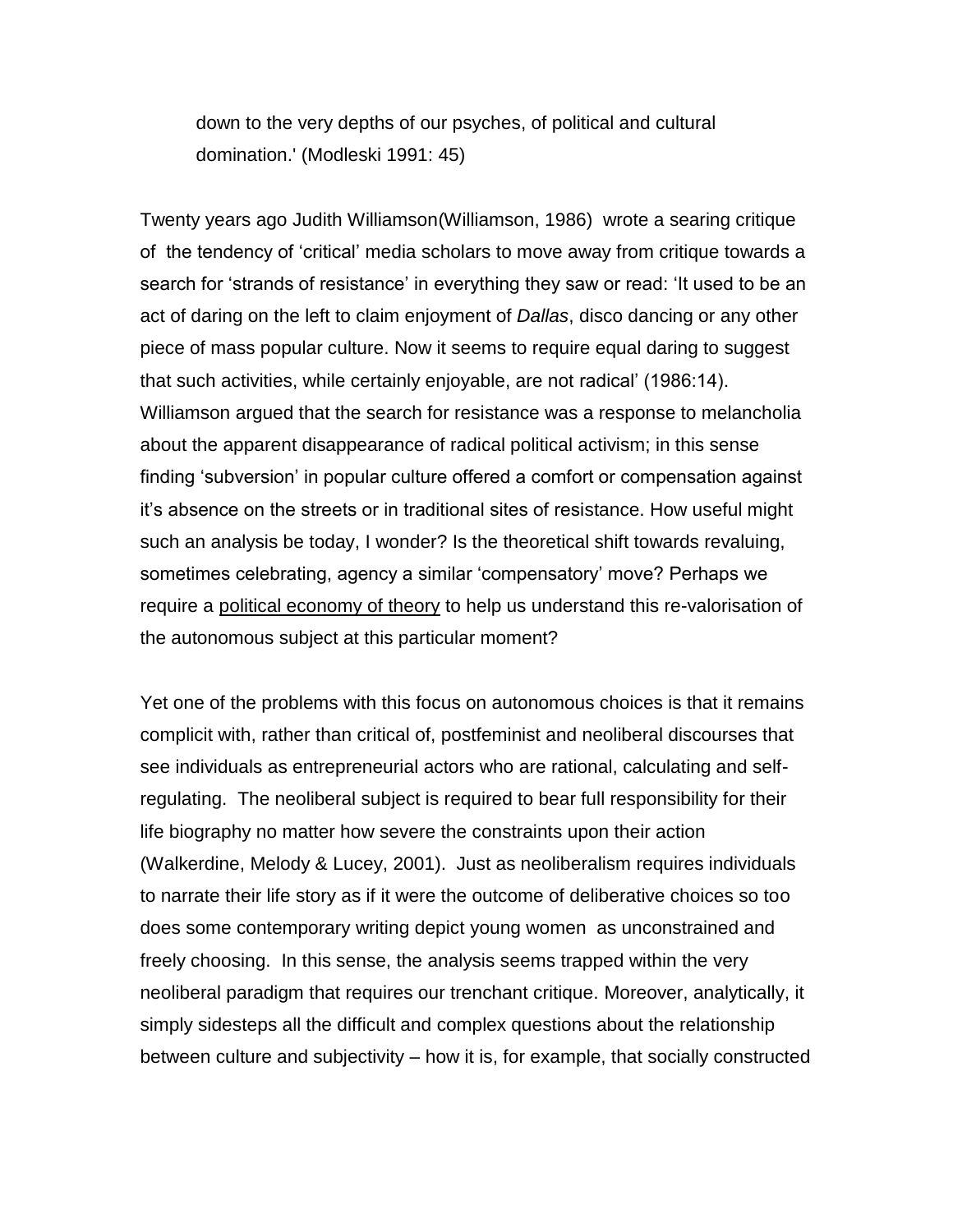ideals of beauty or sexiness are internalized and made our own, that is, really, truly, deeply our own, felt not as external impositions but as authentically ours.

#### *Advertising and postfeminism*

It is difficult to overestimate the extent to which discourses of choice, agency and empowerment have become central to neoliberalism and postfeminism. In advertising, it is well understood that at this moment of ' viewer scepticism' and 'sign fatigue ', consumers -- especially young, media-savvy consumers -- must be interpellated through discourses that appear not to be selling or promoting anything, that flatter the consumer that she is too knowing and sophisticated to be 'got at' by an advert, and which stress that in buying a product, style or idea one is purchasing a sign of ones own individuality and empowerment (Goldman, 1992; Macdonald, 1995).

In a number of books and articles over the last few years I have charted the rise of a new figure constructed to sell to women: a young, attractive, heterosexual woman who knowingly and deliberately plays with her sexual power and is always 'up for' sex (Gill, 2003, 2007a, 2007b). Following Douglas Rushkoff I call her the 'midriff', but note that she goes under various appellations: David Machin and Joanna Thornborrow (Machin & Thornborrow, 2003) have identified her as the 'fun fearless female,' an increasingly globalised figure who appears in different transnational sites in magazines like *Cosmopolitan*, while others simply refer to the 'new', confident, powerful, sexy femininity she embodies (Arthurs, 2004; Lazar, 2004; Macdonald, 1995)

One of the issues this shift raises concerns the adequacy of our theoretical and political vocabularies. To what extent can our current terms, our familiar genres of criticism, make sense of and intervene in this new way of representing women? Perhaps the key term in the lexicon of feminist critique of visual culture is the notion of 'objectification'. For decades it has been used as an analytic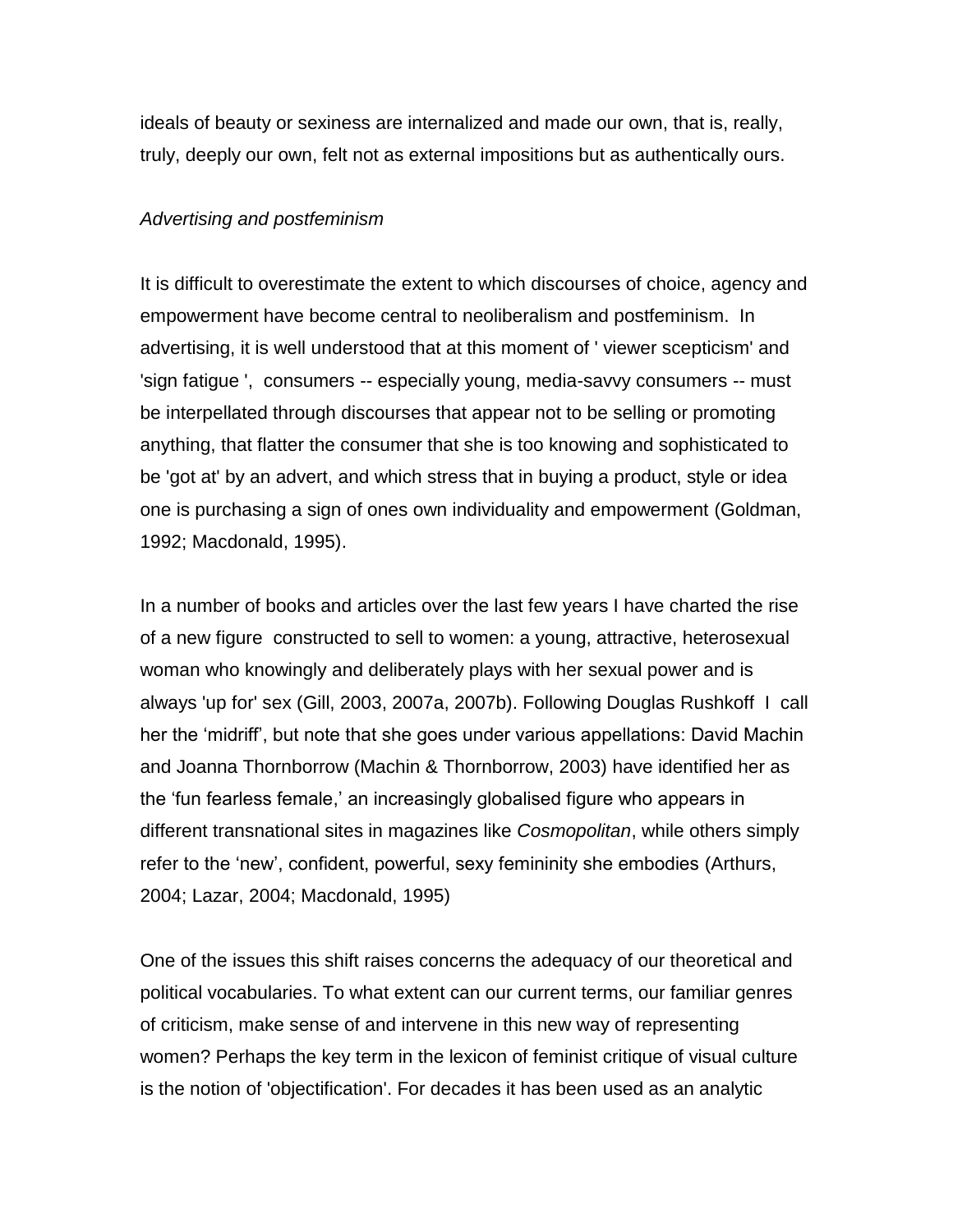concept, to grasp the way power operates at a representational level, and it is also deployed in political activism against such representation e.g. in sticker campaigns declaring ' This advert objectifies women'. Jean Kilbourne(1999) sums up the widely taken for granted understanding of objectification when she argues: 'Turning a human being into a thing, an object, is almost always the first step towards justifying violence against that person... This step has already taken with women. The violence, the abuse, is partly the chilling but logical result of the objectification' (1999:278).

Yet how much purchase does the notion of objectification have at a moment when far from being presented as passive objects of an assumed male gaze (some) women are increasingly presented as active, desiring heterosexual subjects? Take for example one of the famous bra adverts from the last decade which showed the model Eva Herzigova hailing us with a quotation from Mae West: 'Or are you just pleased to see me?' The first part of the quotation -- 'is that a gun in your pocket?' with its implication that the male viewer had an erection - was left out for us as viewers to fill in. This woman is no mute object but a 'sexy' and playful subject, who uses her knowledge of the power her appearance may give her over male viewers to tease them, with humour. A crucial aspect of the shift from objectification to sexual subjectification is that this is framed in advertising through a discourse of playfulness, freedom, and, above all, choice. Women are presented as not seeking men's approval but as pleasing themselves, and, in so doing, they just happen to win men's admiration. A recent advert, for example, featured an attractive young white woman wearing only her lingerie and a nun's habit and rosary. The slogan, 'Wear it for yourself', ties the brand identity to women who dress for themselves rather than for men - even if they are not nuns. 'If he's late you can always start without him', declares another lingerie advert in which the mise en scene constructs a picture of seduction, complete with carelessly abandoned underwear, but in which a sexual partner is absent.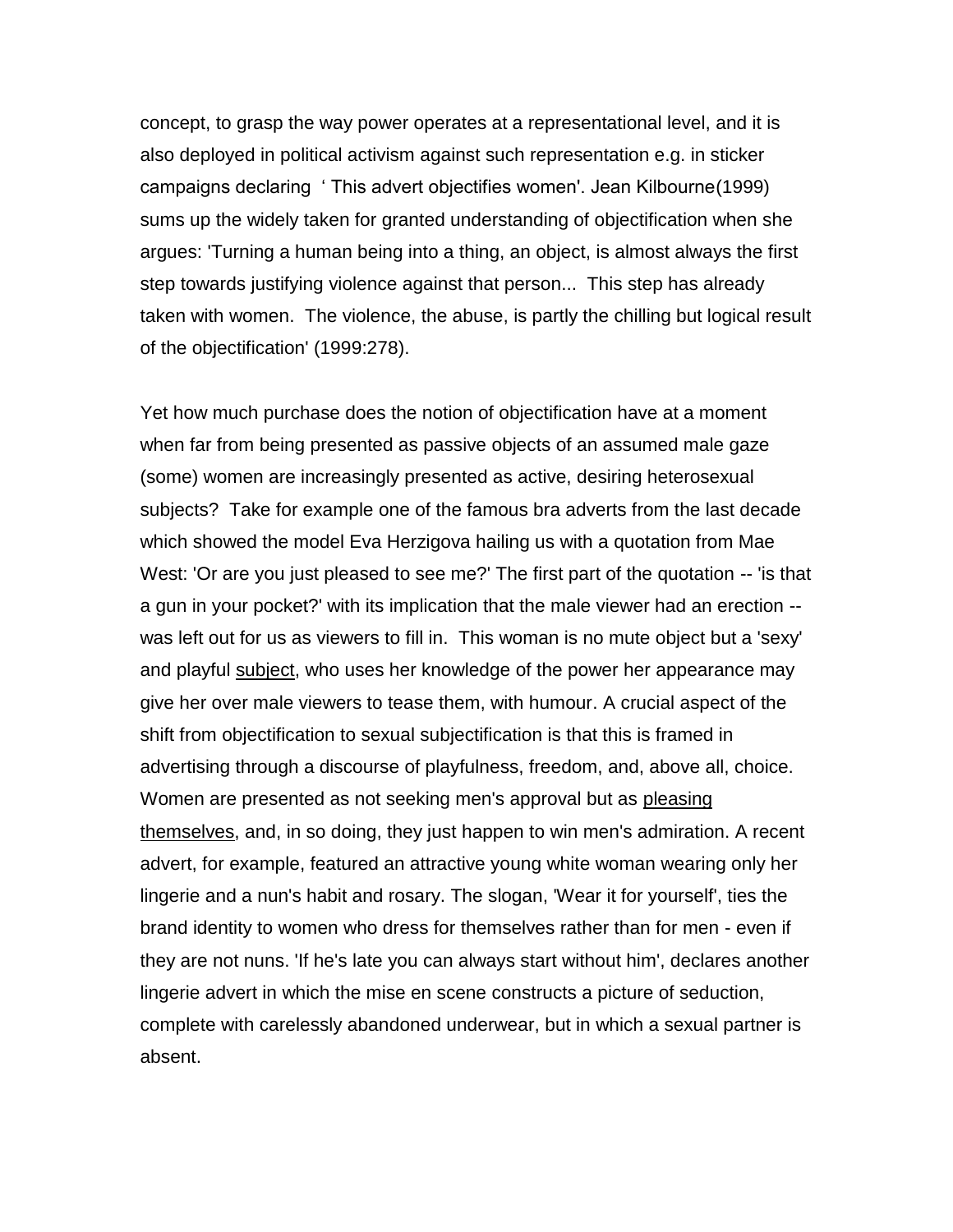As a way of conceptualising the dynamics of power and gazes within such adverts the notion of 'objectification' seems a blunt tool. It fails to make any connection between representational practice and subjectivity -- for example, the ways in which a cultural habitat of images may be internalised to form a pernicious disciplinary regime. The fact that this appears 'freely chosen' and playful makes it even harder to critique. Furthermore, as a term of political critique it would seem largely to miss the mark -- particularly at a moment in which feminist critiques may be knowingly or ironically incorporated into many advertisements. Any serious engagement needs to address the extent to which the construction of active, desiring subjecthood within the verbal texts of such adverts may act as an alibi for visual representations which -- without such playful slogans -- might attract considerably more criticism..

Elsewhere (Gill, 2007b) I have considered this figure in considerable detail, looking at the exclusions she rests upon relating to age and heteronormativity, and interrogating her as a racialised, classed, postfeminist icon. In the remainder of this piece, however, I want to highlight her pertinence for thinking about the relationship between culture and subjectivity at this particular postfeminist, neoliberal moment.

#### *New subjects and subjectivities*

The midriff marks a clear example of a 'new' subject -- a 'new femininity'. This figure is notable for opening up a novel vocabulary for the 'sexualised' representation of women in advertising, which aims to banish the emphasis on passivity and objectification in favour of a modernised version of heterosexual femininity as feisty, sassy and sexually agentic. This new set of meanings is produced through the combination of sexualised representations of women's bodies (focusing in particular on breasts, bottoms, and flowing hair, made up the lips and eyes) juxtaposed with written or verbal texts that purport to speak of women's new sexual agency and power. 'I bet I can get a taxi on New Year's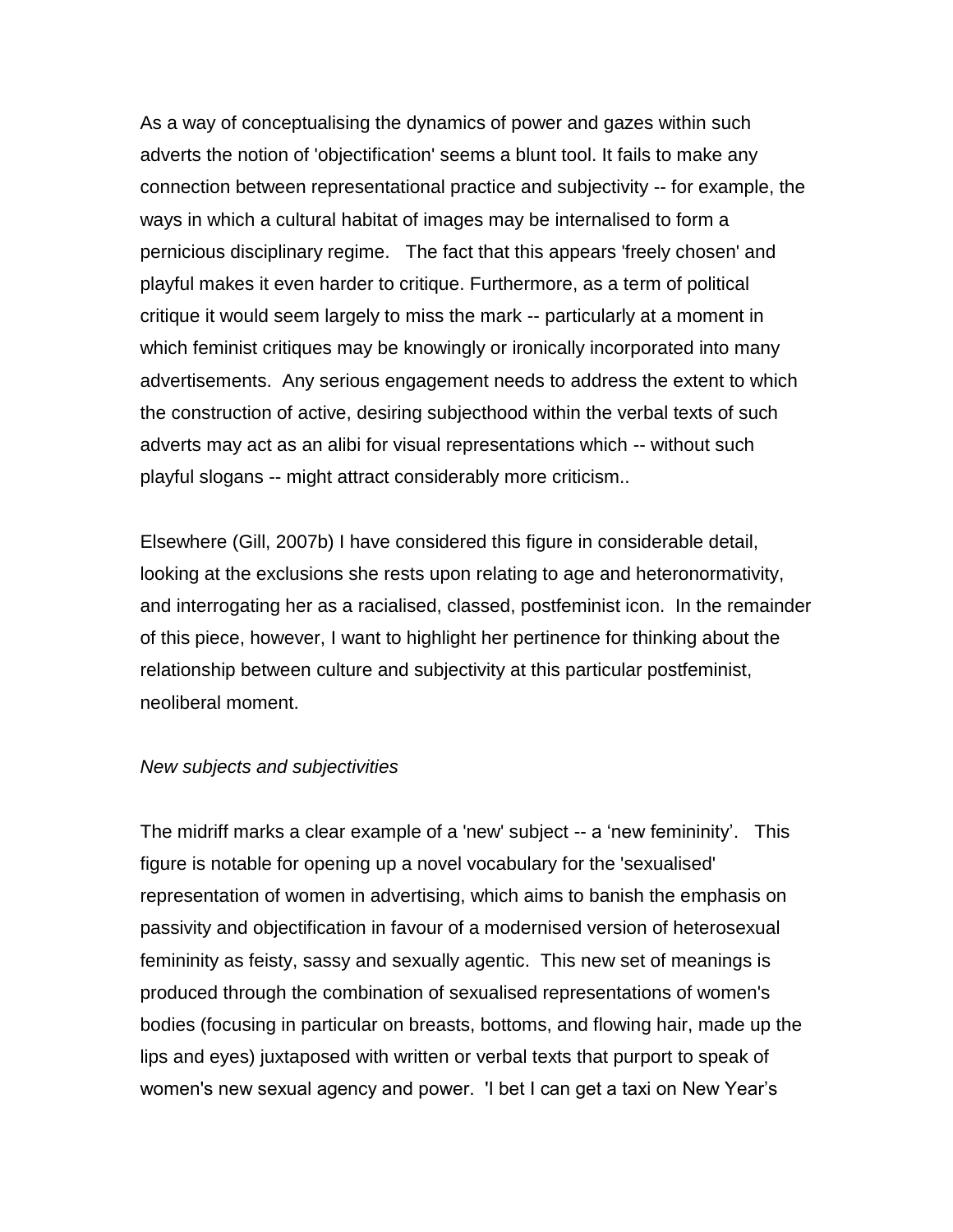Eve 1999' declared a woman clad only in a black, cleavage enhancing bra - raising her arm in the internationally recognized gesture for hailing a cab. 'Look me in the eyes and tell me that you love me' says another similarly attired - knowingly highlighting the fact that her breasts might win out in the attention stakes. Femininity here is powerful, playful and narcissistic -- less desiring of a sexual partner than empowered by the knowledge of her own sexual attractiveness.

The relationship of this figure, this new subject, to any actually existing woman's subjectivity is far from straightforward- but, for me, it is precisely this complexity that is interesting, marking out a space or intersection of personal history, agency, cultural constructions. This new postfeminist figure highlights the way in which power and ideology operate through the construction of subjects not through top-down imposition but through negotiation, mediation, resistance, and articulation. This notion has, of course, been central to the work of Althusser, Gramsci and Foucault in different ways. Stuart Hall offered one of the most fully developed and worked through analyses of the role of new subjects in the remaking of ideology and 'common sense' in his study of Thatcherism. He was interested in correcting the view among the Left at the time which saw Thatcherism as an external, alien force imposed on the masses. Hall (1988), by contrast, sought to look at how it made itself ' a part of "us" ' (1988:6), and, indeed, took hold of the popular imagination extremely quickly and pervasively. His analysis of articulation drew attention to the ways in which Thatcherism as a hegemonic project sought to sever people's connections with existing discourses and points of identification and re-articulate them to new subject positions – such as 'concerned patriot', 'responsible home-owner' and 'self-reliant citizen'. In this way, by harnessing popular discontents and articulating them to a new set of discourses and subjects, it was able to win hearts and minds and redefine the very content of common sense

#### *Ideology and affect*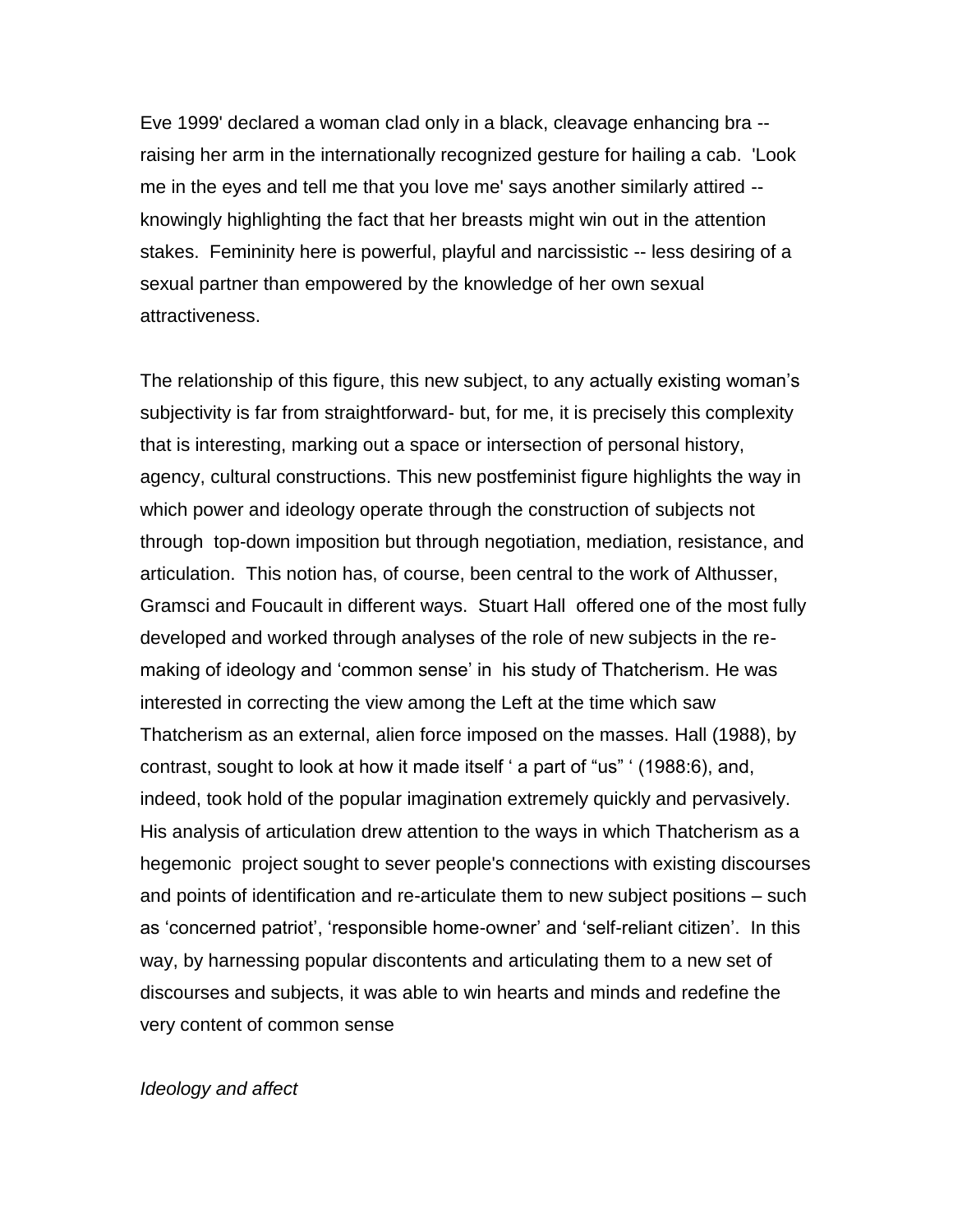One of the things that is most valuable about this approach is that it offers a dynamic and historical reading of subjecthood. Rather than seeing the subject as formed once and for all in infancy, it offers a way of understanding how subjectivities can be made and remade; in short, it has space to theorise change. This is what makes Hall's work so important in thinking the relationship between culture and subjectivity. What Hall did not do, however, was to pay attention to how the process of articulation works in psychosocial terms. The affective dimensions of ideology have been somewhat overlooked in favour of an analysis of processes or dis-articulation and re-articulation that is largely presented in rational terms. This represents a new challenge for contemporary analyses. We need to address questions of investment and desire in order to grasp the power of some constructions, some new subjects- to understand why some disappear without a trace whilst others take hold in public imagination.

It is possible to identify a proliferation of new subjects in recent years -- and it is especially interesting how they relate to fields of struggle and contestation. For example on the terrain of gender relations we have the 'new man', the 'new lad', and the 'metrosexual', each tied to distinctive articulations of masculinity, as well as ongoing struggle around the figure or of the 'yummy mummy' versus her alter egos the 'slummy mummy' and the 'chav mum'. Thinking of any of these contemporary examples, it is interesting how heavily laden they are with what we might understand as sticky affects . As Imogen Tyler (2008) has argued in her wonderful analysis of the figure of the 'chav', the 'affective and emotional qualities attributed to this figure slide into corporeal qualities' which literally materialise him or her. Tyler's study is an example of the bringing together an older theoretical language concerned with ideology with a contemporary focus on affect to think about the way that specific subject positions become 'overdetermined and publicly imagined and represented in excessive distorted and/or caricatured ways that are expressive of an underlying crisis or anxiety'. In the case of the figure of the 'chav' -- this is literally the ideological-affective made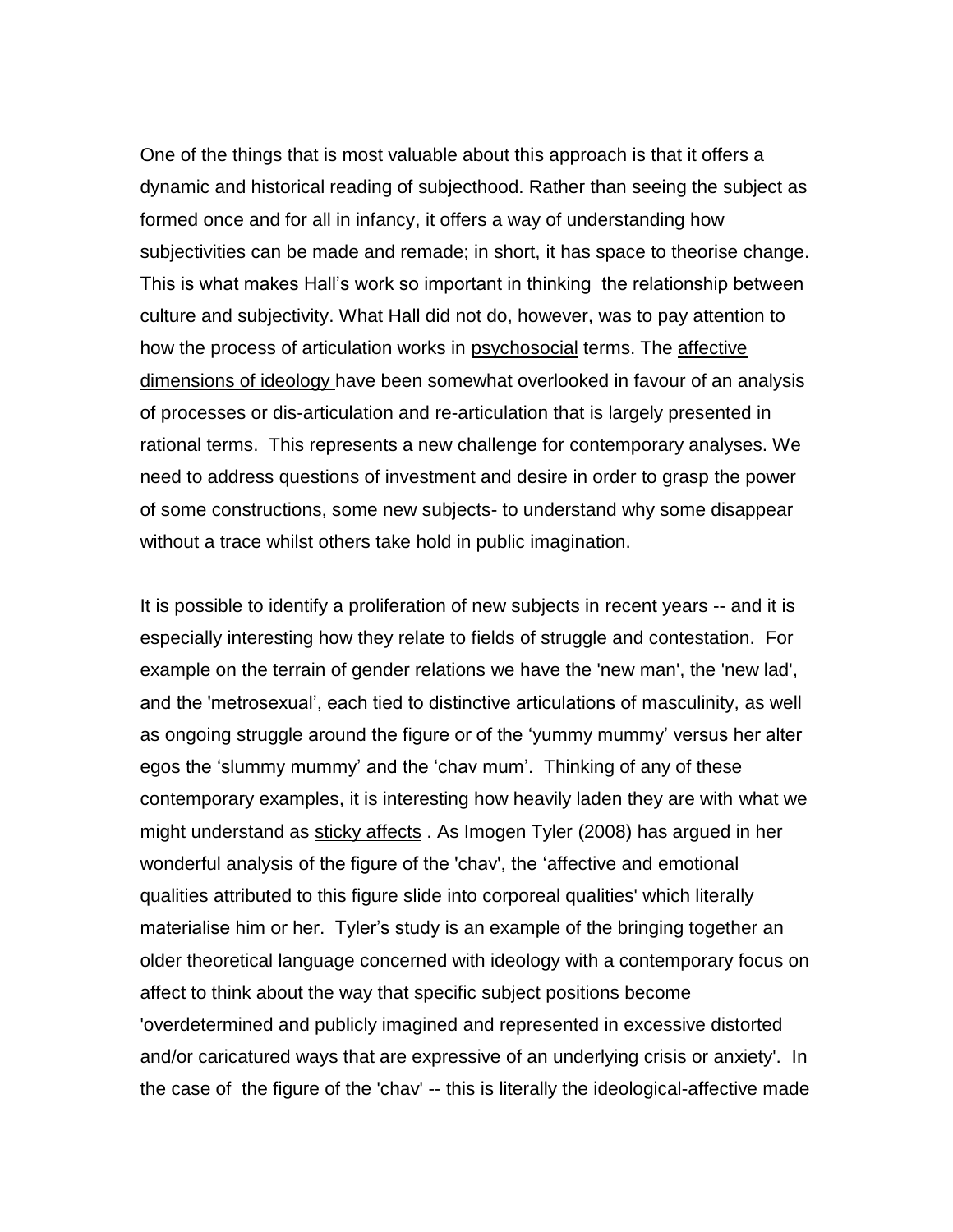real. Derek Hook's (xxxx) work on racism as a technology of affect marks a similarly creative and important attempt to mobilize new theoretical resources for understanding racism as a simultaneously material, discursive and affective phenomenon.

#### *Modernising femininity*

Returning to the midriff -- she is not only a new figure and potential point of identification or mobilization, but also an attempt to redefine femininity. In Hall's terms midriff advertising might be understood as seeking to rewrite the rules of femininity so that it can be understood as residing in possession of a sexy body, above all else, and its earlier connections with a chain of meanings associated with caring, domesticity, cooking are re-articulated to this modernised version of selfhood. Indeed, other versions of what it means to be feminine (all problematic and exclusionary) are explicitly rejected in many adverts in favour of a construction organised around what Hillary Radner (H Radner, 1993; Hilary Radner, 1999) has called a ' technology of sexiness'. 'Make love. Not dinner' says a 2007 advert for L'Oreal hair care products. 'I can't cook. Who cares?' asserts the tiny slogan positioned in between the breasts of a woman modelling a type of uplifting bra. Such adverts make explicit the idea that earlier traditional feminine skills such as cooking are deemed irrelevant at a moment in which beauty and sexual skills are a woman's greatest assets. This is not just the idea that women 'should' 'look nice' or even that they are judged entirely by their looks (Wolf, 1990)But, more fundamentally, this is the idea that a particular kind of beauty and sexiness has become a prerequisite for subjecthood itself. To 'compulsory individuality' (Cronin, 2000) , then, we may now have to add compulsory (sexual) agency, as a required feature of contemporary postfeminist, neoliberal subjectivity. This is much more than a remoulding of the body; it is nothing short of a remaking of subjectivity.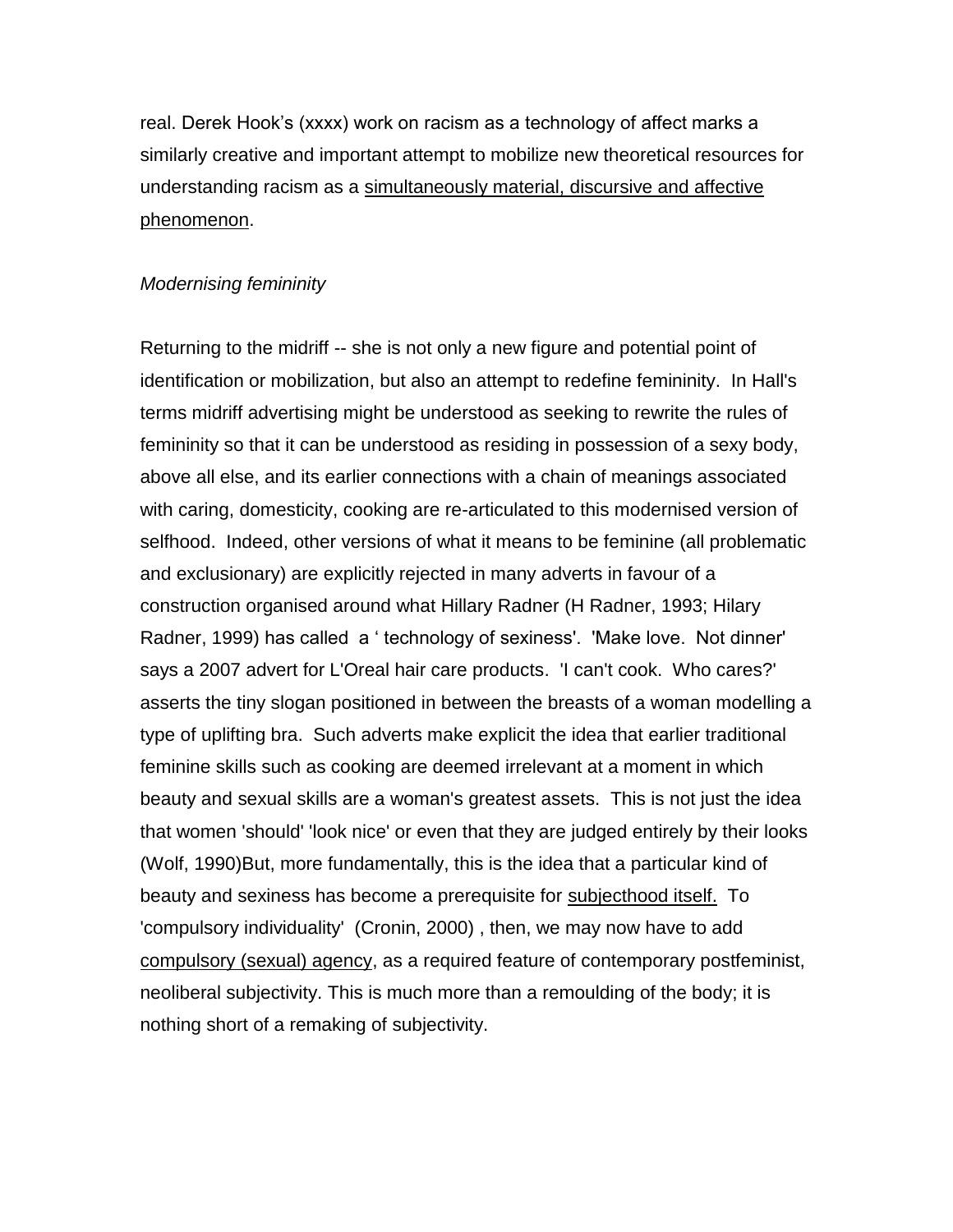This is central to what I understand as the contemporary postfeminist sensibility. This sensibility is characterised among other things by a marked intensification of the scrutiny of women's bodies, a quite obsessive and punitive regulation by the media in which no 'transgression' is seemingly too small to be picked over and the woman subjected to excoriating attack. Yet the discourse or freedom, choice and playfulness occludes this and renders practices such as surgical breast augmentation or liposuction knowable through discourses of 'pleasing oneself' or 'feeling good about oneself'. In this modernised neoliberal version of femininity it is imperative that all ones practices (however painful or harmful they may be) be presented as freely chosen -- perhaps even as tampering or indulgence. This seems to me to be doubly pernicious, to add a further layer to the operation of power, and it is why I am exercised by the similar evacuation of notions of cultural influence or social construction in critical writing too.

Intimately related to the stress upon personal choice is the new emphasis on self-surveillance, self-monitoring and self-discipline in postfeminist media culture. Arguably, monitoring and surveilling the self have long been requirements of the performance of successful femininity -- with instruction in grooming, attire, posture, elocution and 'manners' being 'offered' to women to allow them to more closely emulate the upper-class white ideal. In women's magazines femininity has always been portrayed as contingent -- requiring constant anxious attention, work and vigilance, from touching up your makeup to packing the perfect capsule wardrobe, from hiding 'unsightly' wrinkles, age spots or stains, to hosting a successful dinner party. What marks out the present moment as distinctive, however, are three features: first the dramatically increased intensity of self surveillance, indicating the intensity of the regulation of women (alongside the disavowal of such regulation); secondly, the extensiveness of surveillance over entirely new spheres of life and intimate conduct; and thirdly the focus upon the psychological -- upon the requirements to transform oneself and remodel one's interior life. For instance, being 'confident', 'carefree' and 'unconcerned about one's appearance' are now central aspects of femininity in their own right- even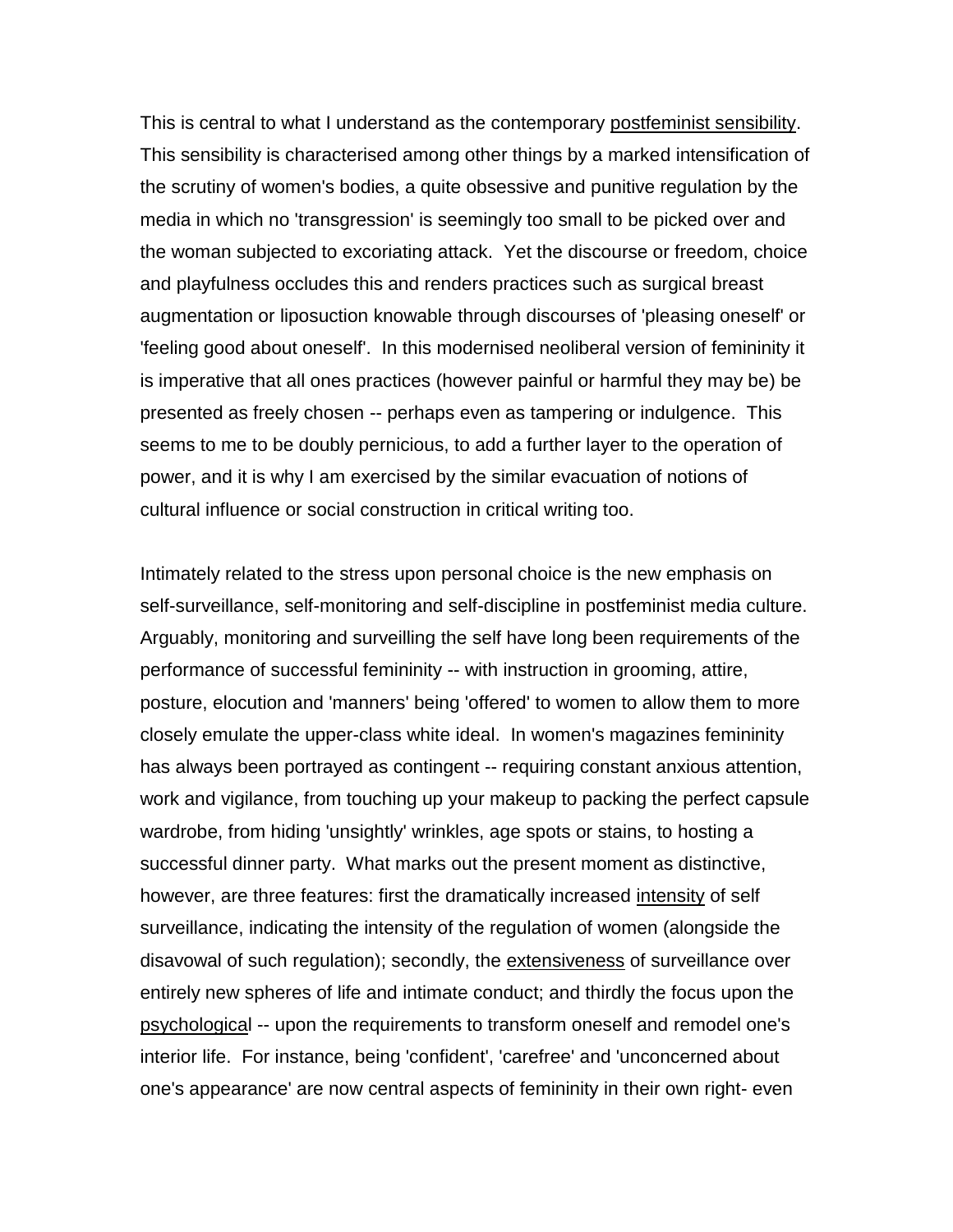as they sit alongside injunctions to meet standards of physical beauty that 'only a mannequin could achieve'(Kilbourne). Indeed, if Nikolas Rose were writing his seminal book about the psy complex today, it might be called 'Making over the soul'.

#### *The makeover paradigm*

More broadly, it might be argued that a makeover paradigm constitutes postfeminist media culture. This requires people (predominantly women) to believe first that they or their life is lacking or flawed in some way, and second that it is amenable to reinvention or transformation by following the advice of relationship, design or lifestyle experts, and practising appropriately modified consumption habits. Not only is this the implicit message of many magazines, talk shows and other media content, but it is the explicit focus of the 'makeover takeover' (Hollows) that dominates contemporary television. It started with food and homes and gardens, but has now extended to clothing, cleanliness, work, dating, sex, cosmetic surgery and raising children.

Such shows start with the production of 'toxic shame' (Peck, 1995) in their participants through humiliation -- about their inadequacies in the wardrobe/cleanliness/dating/child-rearing department, alongside the gleeful and voyeuristic display of their failings to the audience. Participants are then variously advised, cajoled, bullied or 'educated' into changing their ways and becoming more 'successful' versions of themself (e.g. looking younger, getting past the first date, having a better relationship with their children, etc). A frequent 'third chapter' of the shows' format allows the hapless victim to be set free to 'go it alone' (e.g. on a date or buying clothes) while, behind the watchful eye of the hidden camera, the 'experts' offer their judgments.

As Helen Wood and Beverly Skeggs (2004) have argued, the ubiquity of such shows produce 'new ethical selves' in which particular forms of modernised and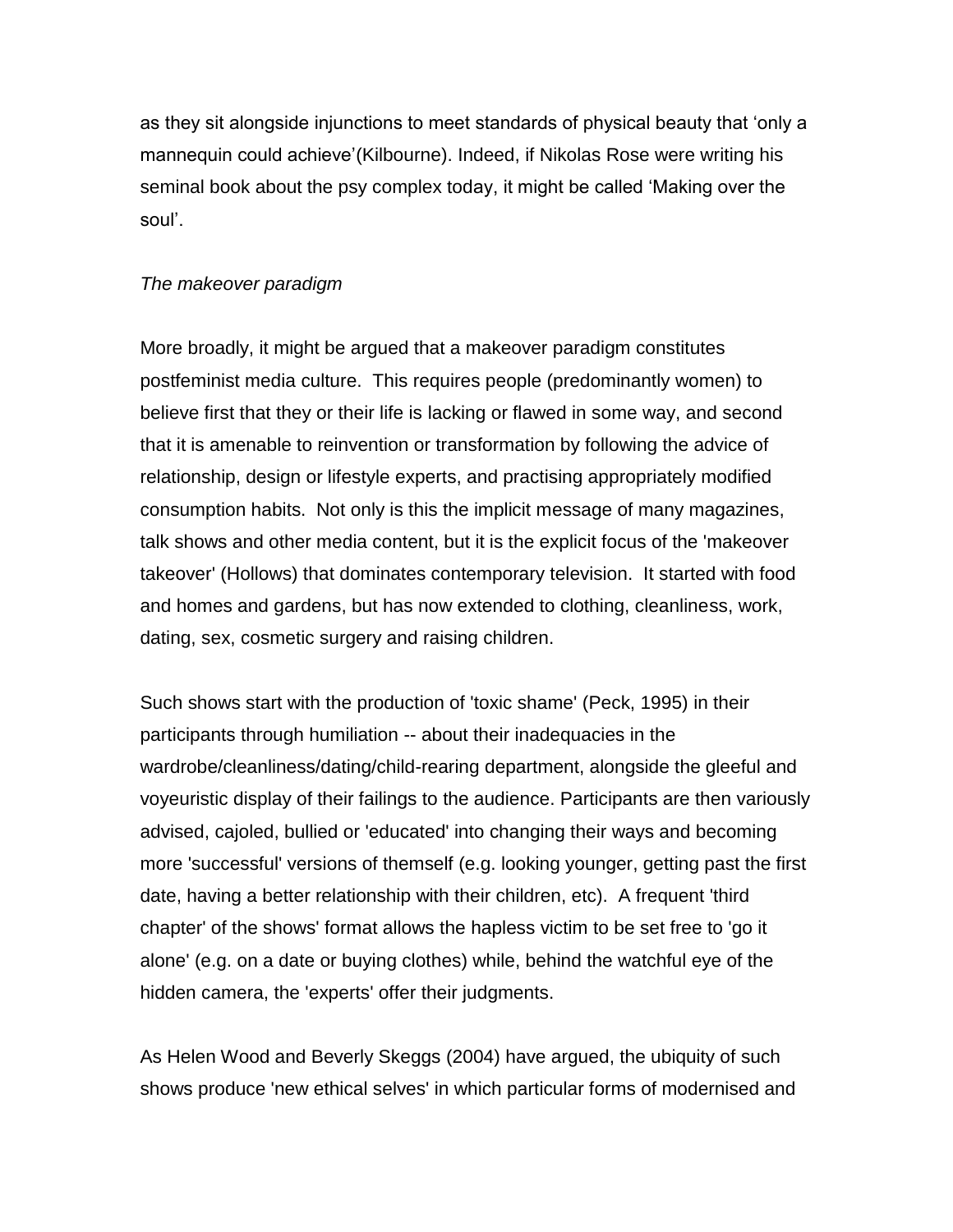upgraded selfhood are presented as solutions to dilemmas of contemporary life. The shows reinvigorate class antagonisms which, in this moment of compulsory individuality, no longer work on such 'crude' categories as occupation or social location, but play out on the women's bodies, homes, cooking skills and ability as mothers, through notions of good taste and cultural capital.

#### *Postfeminism, neoliberalism and subjectivity*

Finally, I want to turn to the connections between post feminism, neoliberalism and subjectivity. What makes a postfeminist sensibility quite different from both prefeminist constructions of gender or feminist ones is that it is clearly a response to feminism. In this sense postfeminism articulates a distinctively new sensibility. Some writers have understood this as a backlash (Faludi, 1992; Whelehan, 2000; Williamson, 2003) but I would argue that it is more complex than this precisely because of its tendency to entangle feminist and antifeminist discourses. Feminist ideas are both articulated and repudiated, expressed and disavowed (McRobbie, 2004). Its constructions of contemporary gender relations are profoundly contradictory. On the one hand, young women are hailed through a discourse of 'can-do' girl power, yet on the other their bodies are powerfully reinscribed as sexual objects; on one hand women are presented as active, desiring social subjects, yet on the other they are subject to a level of scrutiny and hostile surveillance that has no historical precedent. The patterned nature of the contradictions is what constitutes the sensibility, a sensibility in which notions of autonomy, choice and self-improvement sit side-by-side with surveillance, discipline and the vilification of those who make the 'wrong' 'choices' (e.g. become too fat, too thin, or have the audacity or bad judgment to grow older).

These notions are also central to neoliberalism, and suggest a profound relation between neoliberal ideologies and postfeminism. In recent years a number of writers have explored neoliberalism, to highlight the ways in which it has shifted from being a political/economic rationality to a mode of governmentality that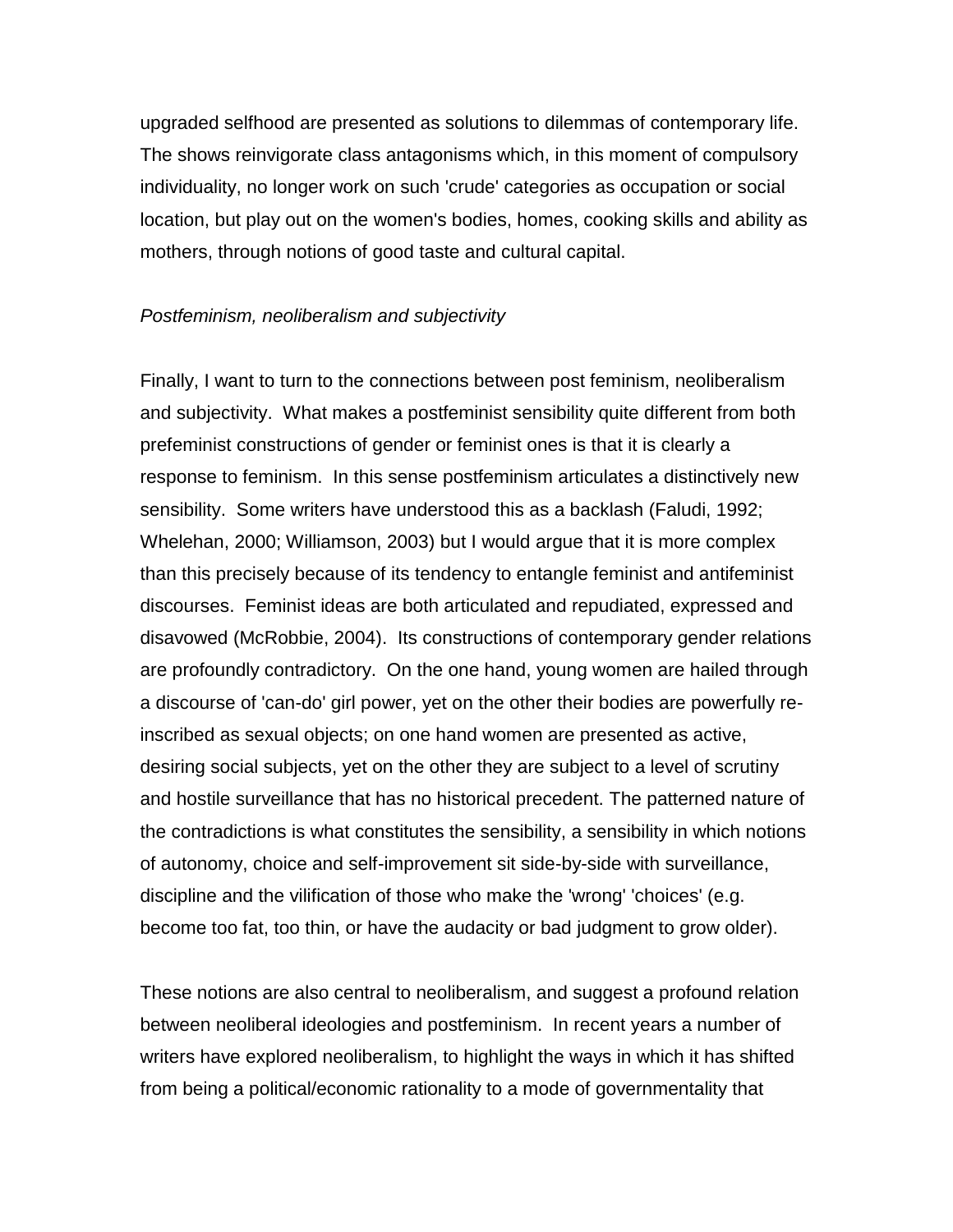operates across a range of social spheres (Nikolas Rose, 1990; N Rose, 1996; Valerie Walkerdine, Lucey, & Melody, 2001). Neoliberalism is increasingly understood as constructing individuals as entrepreneurial actors who are rational, calculating and self-regulating.

What remains underexplored, however, is the relationship of neoliberalism to gender relations and specifically to circulating postfeminist ideas. But it appears that there is a powerful resonance between postfeminism and neoliberalism. This operates at at least three levels. First, and most broadly, both appear to be structured by a current of individualism that has almost entirely replaced notions of the social or political, or any idea of the individual as subject to pressures, constraints or influence from outside themselves. Secondly, it is clear that the autonomous, calculating, self-regulating subject of neoliberalism bears a strong resemblance to the active, freely choosing, self reinventing subject of postfeminism. These two parallels suggest, then, that postfeminism is not simply a response to feminism but also a sensibility that is at least partly constituted through the pervasiveness of neoliberal ideas. However, there is a third connection which might imply that the synergy is even more significant: in the popular cultural discourses examined here it is women who are called on to selfmanage, self-discipline. To a much greater extent than men women are required to work on and transform the self, to regulate every aspect of their conduct, and to present all their actions as freely chosen. Could it be that neoliberalism is always already gendered, and that women are constructed as its ideal subjects? Further exploration of this intimate relationship is urgently needed to illuminate both postfeminist media culture and contemporary neoliberal social relations.

#### *Conclusion*

It seems to me that this neoliberal postfeminist moment is importantly – perhaps pre-eminently – one in which power operates psychologically, by 'governing the soul' (Rose, 1990). Indeed it is not simply that subjects are governed, disciplined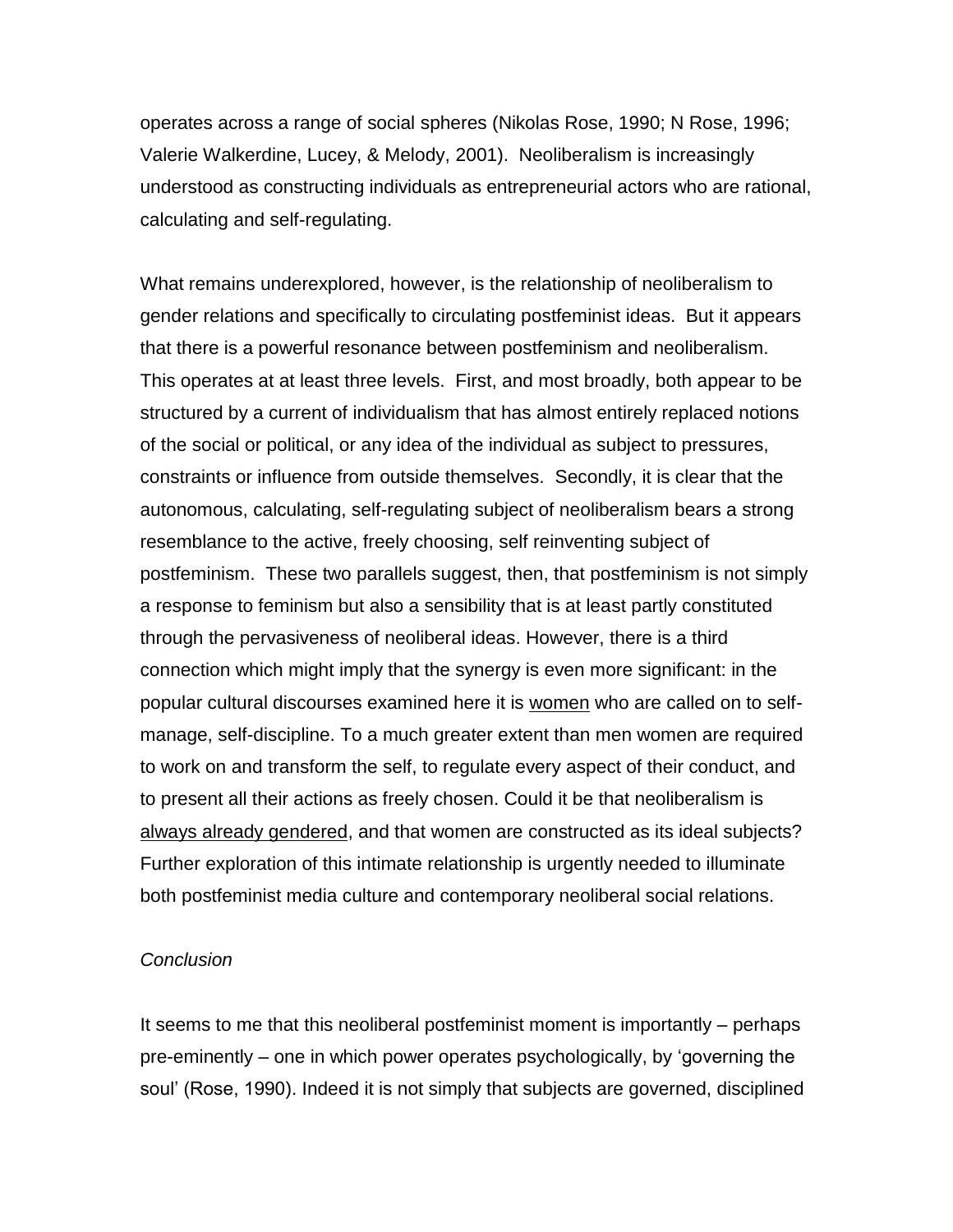or regulated in ever more intimate ways, but even more fundamentally, that notions of choice, agency and autonomy have become central to that regulatory project. My call here, therefore, has been for a critical engagement that does not begin and end with respect or celebration of autonomous subjects, but engages with the complex ways in which we are all entangled in the relation between culture and subjectivity.

- Agustin, L. M. (2007). *Sex at the Margins: Migration, labour markets and the rescue industry*. London: Zed Books.
- Arthurs, J. (2004). *Television and Sexuality: Rgulation and the Politics of Taste*. Maidenhead: Open University Press.
- Bartky, S. L. (1990). *Femininity and domination : studies in the phenomenology of oppression*. New York ; London: Routledge.
- Bhabha, H. K. (1994). *The location of culture*. London: Routledge.
- Bhaskaran, S. (2004). *Made in India: Decolonizations, queer sexualities, transnational projects*. New York: Palgrave.
- Blackman, L., & Walkerdine, V. (1996). *Mass hysteria: critical psychology and media studies*. London: Palgrave.
- Bordo, S. R. (1993). *Unbearable weight : feminism, Western culture, and the body*. Berkeley: University of California Press.
- Cronin, A. (2000). Consumerism and compulsory individuality: women, will and potential. In S. Ahmed, J. Kilby, C. Lury, M. McNeil & B. Skeggs (Eds.), *Transformations: Thinking through feminism*. London: Routledge.
- Faludi, S. (1992). *Backlash : the undeclared war against women*. London: Chatto & Windus.
- Gill, R. (2003). From sexual objectification to sexual subjectification: the resexualisation of women's bodies in the media. *Feminist Media Studies, 3*(1), 99-106.
- Gill, R. (2007a). *Gender and the Media*. Cambridge: Polity press.
- Gill, R. (2007b). Supersexualize me! Advertising, (post)feminism and 'the midriffs'. In F. B. Attwood, Rosalind., Cere,R. (Ed.), *Mainstreaming sex: the sexualisation of culture*: I.B.Tauris.
- Goldman, R. (1992). *Reading ads socially*. London ; New York: Routledge.
- Grogan, S. (1999). *Body Image: Understanding body dissatisfaction in men, women and children*. London: Routledge.
- Hall, S. (1988). The Toad in the Garden: Thatcherism among the theorists. In C. Nelson & L. Grossberg (Eds.), *Marxism and the Inerpretation of Culture*. Basingstoke: Macmillan.
- Kilbourne, J. (1999). *Can't buy my love : how advertising changes the way we think and feel*. New York, London: Touchstone.
- Lazar, M. (2004). *(Post-) Feminism in Contemporary Advertising: A global discourse in a local context*. Cardiff: Cardiff University.